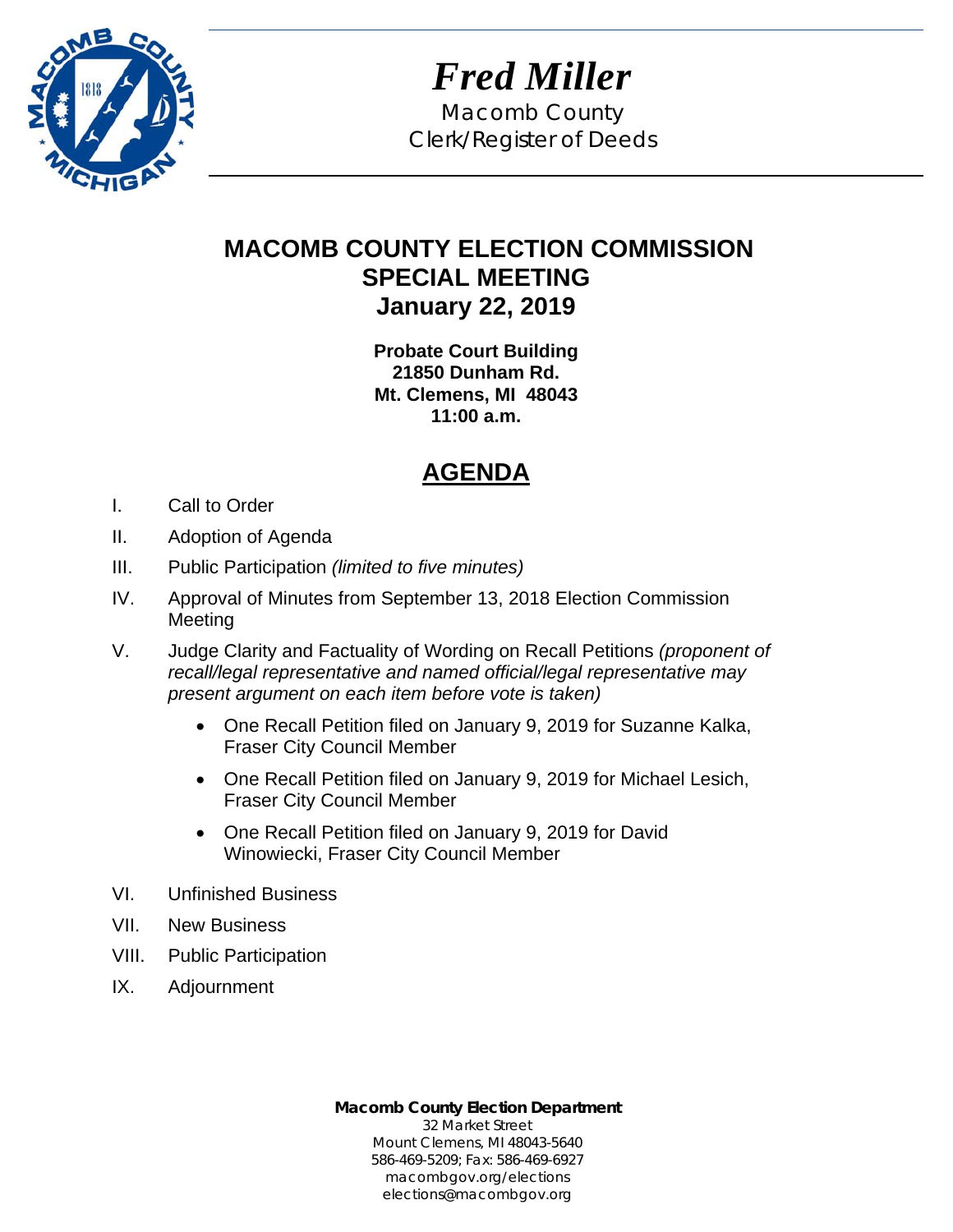

*Fred Miller*

Macomb County Clerk/Register of Deeds

# **MEETING NOTICE**

# **MACOMB COUNTY ELECTION COMMISSION SPECIAL MEETING**

Macomb County Clerk's Office Election Department (586) 469-5209

The Macomb County Election Commission will hold a **SPECIAL MEETING** on Tuesday, January 22, 2019 at 11:00 a.m. in the Probate Court Building, 21850 Dunham Rd., Mount Clemens, to judge language factuality and clarity on recall petitions filed against City of Fraser Council members Suzanne Kalka, Michael Lesich, and David Winowiecki.

Freel Miller

Fred Miller Macomb County Clerk/Register of Deeds

**Macomb County Election Department** 32 Market Street Mount Clemens, MI 48043-5640 586-469-5209; Fax: 586-469-6927 macombgov.org/elections elections@macombgov.org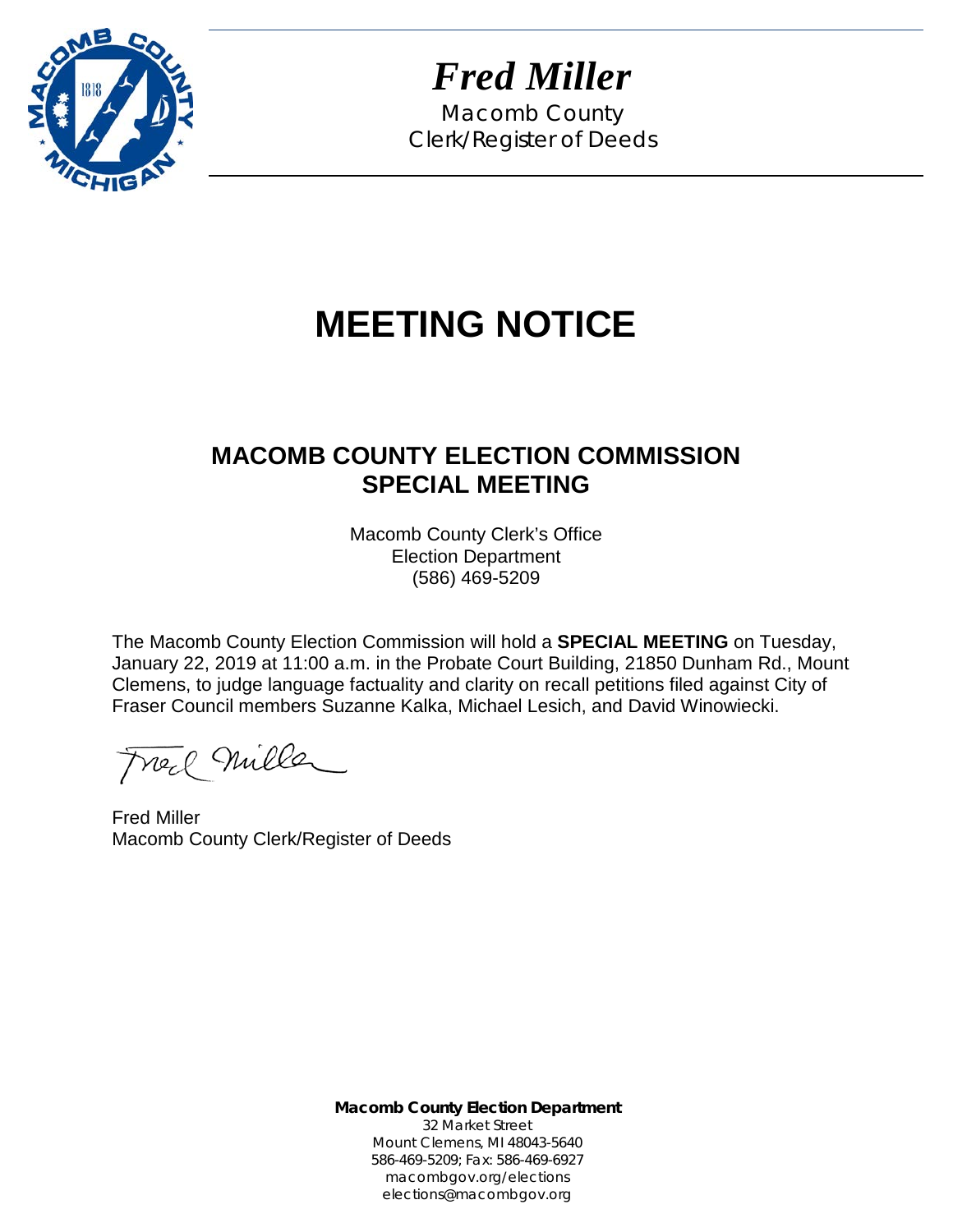## **MACOMB COUNTY ELECTION COMMISSION SPECIAL MEETING September 13, 2018 UNOFFICIAL MINUTES**

The Macomb County Election Commission met on Thursday, September 13, 2018, in Court Room #1 of the Macomb County Probate Court Building, 21850 Dunham, Mount Clemens with the following members present:

|               | Judge Kathryn George - Senior Probate Judge, Chairperson<br>Larry Rocca - Treasurer<br>Kathy Smith – County Clerk/Register of Deeds |
|---------------|-------------------------------------------------------------------------------------------------------------------------------------|
| Also Present: | Michael Grix - Election Department<br>Frank Krycia - Corporation Counsel's Office<br>Joe Biondo - Treasurer's Office                |

#### **CALL TO ORDER**

Judge George called the meeting to order at 11:08 a.m.

#### **MOTION TO ADOPT AGENDA**

A motion to adopt the agenda was made by Larry Rocca. Judge George seconded the motion. The motion carried.

At 11:10 a.m. Judge George called a recess to review sample ballots. The meeting resumed at 11:15 a.m.

#### **PUBLIC PARTICIPATION**

None

#### **APPROVAL OF MINUTES FROM JUNE 13, 2018 MEETING**

Larry Rocca made a motion to approve the minutes as presented. Kathy Smith seconded the motion. The motion carried.

## **JUDGE CLARITY AND FACTUALITY ON SUBMITTED PETITIONS**

#### **Petition 1: Richard Cory – Bruce Township Supervisor**

Larry Rocca made a motion to not approve Petition 1. The motion was seconded by Kathy Smith.

Debbie Martone spoke. 414 N. Bailey, Romeo, MI 48065

**By a 3-0 vote, Petition 1 was not approved.** 

#### **Petition 2: Susan Brockman – Bruce Township Clerk**

Larry Rocca made a motion to not approve Petition 2. The motion was seconded by Kathy Smith.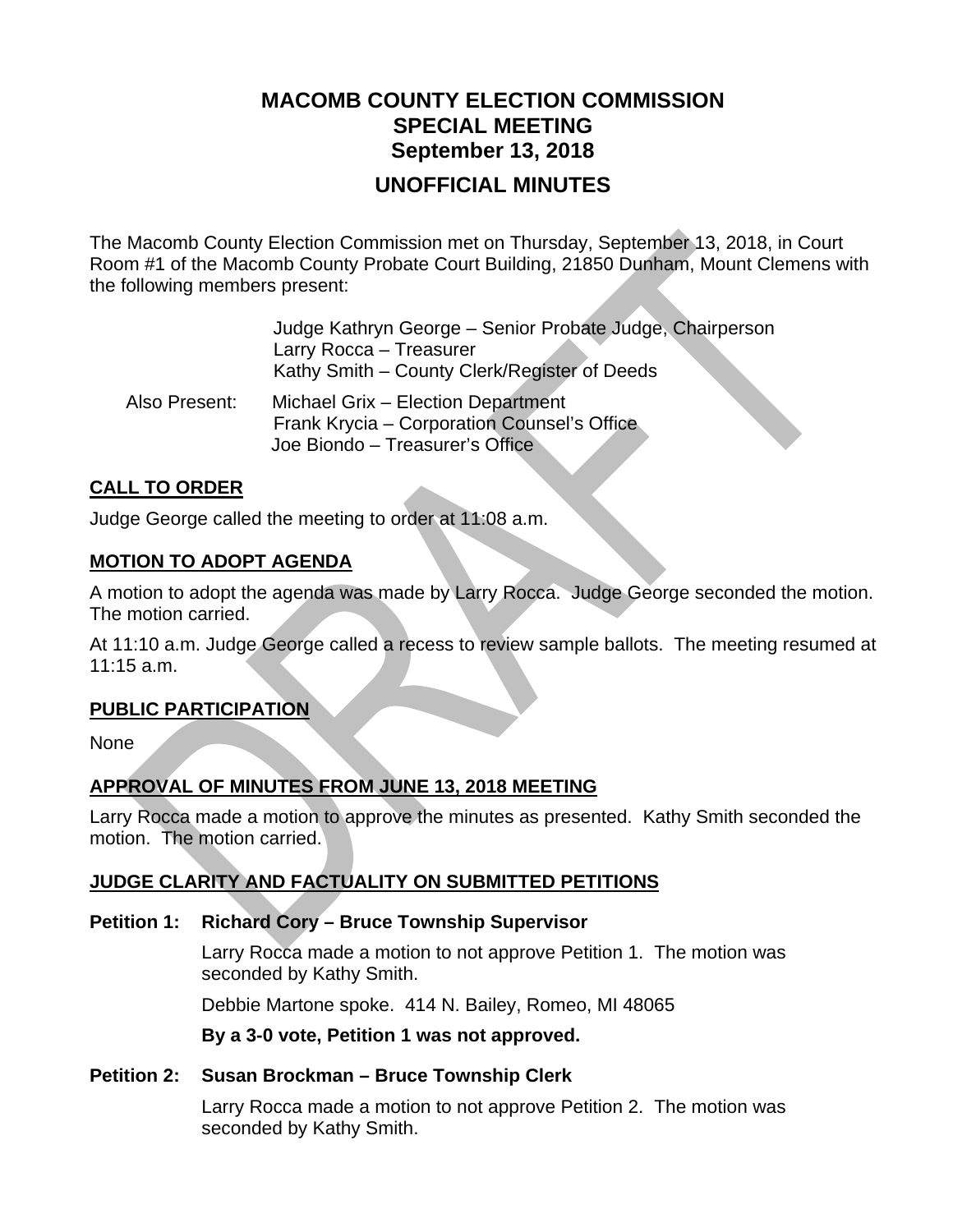No public participation.

#### **By a 3-0 vote, Petition 2 was not approved.**

#### **Petition 3: Susan Brockman – Bruce Township Clerk**

Larry Rocca made a motion to approve Petition 3.

Susan Brockman presented documents to the Commission.

Susan Brockman spoke. 74633 McKay, Romeo, MI 48065

Debbie Martone spoke. 414 N. Bailey, Romeo, MI 48065

Larry Rocca withdrew his motion to approve Petition 3 and made a motion to not approve Petition 3. The motion was seconded by Kathy Smith.

**By a 3-0 vote, Petition 3 was not approved.** 

## **APPROVAL OF BALLOTS FOR NOVEMBER 6, 2018 ELECTION**

Larry Rocca made a motion to approve the ballots for the November 6, 2018 General Election. Kathy Smith seconded the motion. The motion carried.

#### **UNFINISHED BUSINESS**

None

#### **NEW BUSINESS**

None

#### **PUBLIC PARTICIPATION**

Debbie Martone spoke. 414 N. Bailey, Romeo, MI 48065

Susan Hier spoke. 61652 Glenwood, Washington, MI 48094

## **ADJOURNMENT**

At 11:38 a.m., Larry Rocca made a motion to adjourn the meeting, seconded by Kathy Smith. The motion carried and the meeting was adjourned.

Kathy Smith Macomb County Clerk/Register of Deeds

\_\_\_\_\_\_\_\_\_\_\_\_\_\_\_\_\_\_\_\_\_\_\_\_\_\_\_\_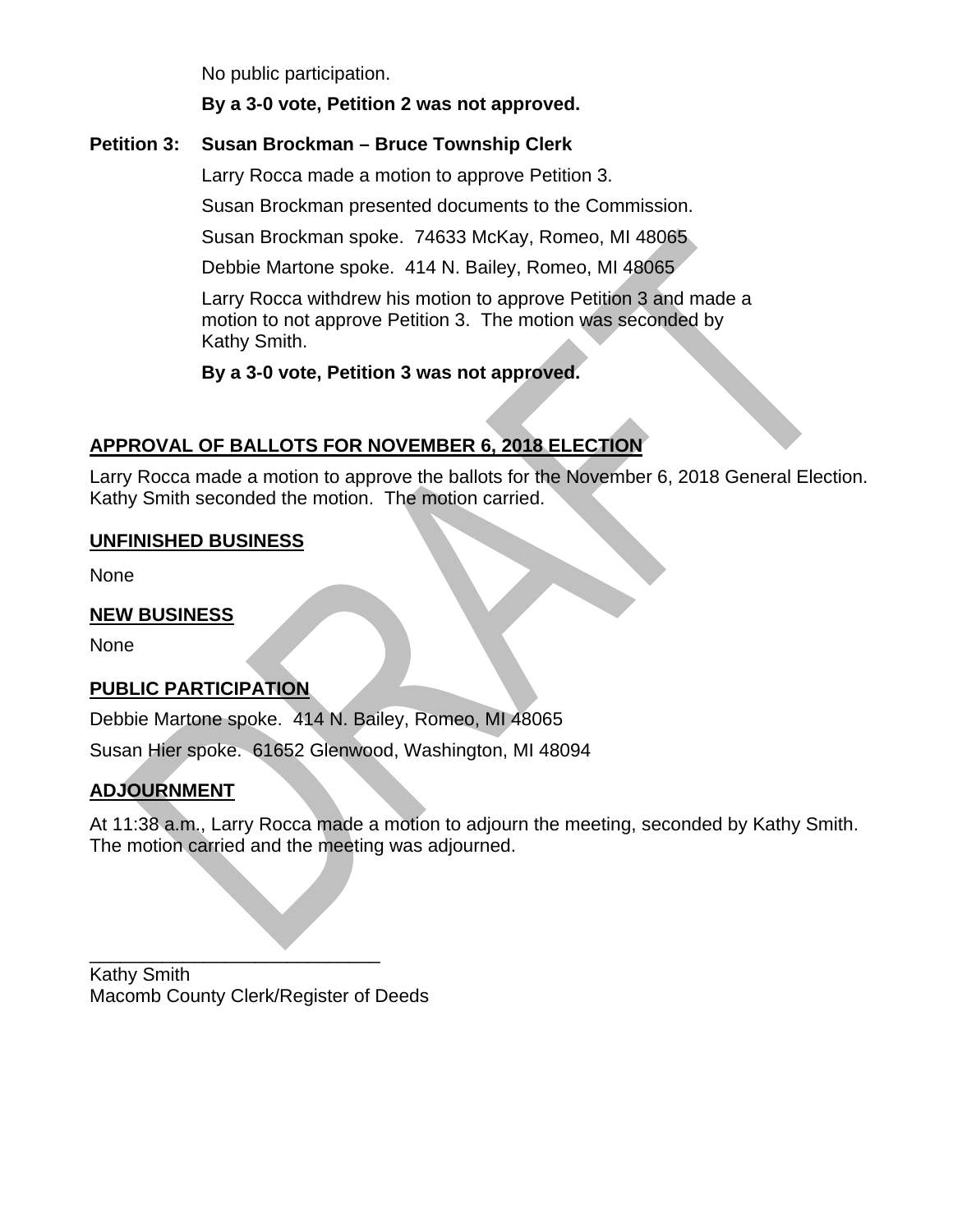|                                                                                                                                                                                                                                                                                                                                                                                                         |                                                                                                                                                                                                                                                                                                                                                                                                                                                                                |                                                                                                                                                                                                                                                                                                                  |                                 |   |           |   |         |                |      |               |     |    |    |   |                                                                       | FOR                                                                                                           | LERK'S USE ONLY |                                                                                |                                                                                                                                                                                        |                                                               |                                     |
|---------------------------------------------------------------------------------------------------------------------------------------------------------------------------------------------------------------------------------------------------------------------------------------------------------------------------------------------------------------------------------------------------------|--------------------------------------------------------------------------------------------------------------------------------------------------------------------------------------------------------------------------------------------------------------------------------------------------------------------------------------------------------------------------------------------------------------------------------------------------------------------------------|------------------------------------------------------------------------------------------------------------------------------------------------------------------------------------------------------------------------------------------------------------------------------------------------------------------|---------------------------------|---|-----------|---|---------|----------------|------|---------------|-----|----|----|---|-----------------------------------------------------------------------|---------------------------------------------------------------------------------------------------------------|-----------------|--------------------------------------------------------------------------------|----------------------------------------------------------------------------------------------------------------------------------------------------------------------------------------|---------------------------------------------------------------|-------------------------------------|
|                                                                                                                                                                                                                                                                                                                                                                                                         |                                                                                                                                                                                                                                                                                                                                                                                                                                                                                |                                                                                                                                                                                                                                                                                                                  | $\vec{p}$<br><b>CERTIFICATE</b> | Ţ | $\vec{P}$ | ø | œ       | 2              | ē    | ò.            | 4   | ω  | 'n | ÷ | SIGNATURE                                                             | WARNING -                                                                                                     |                 | <b>CRQV</b><br>$\frac{1}{2}$ $\frac{8}{2}$ $0$ $\chi$                          | We, the undersigned registered and qualified voters of the $\frac{1}{k}$ $\frac{1}{k}$ calling of an election to recall $\frac{1}{\sqrt{2}}$ $\frac{1}{\sqrt{2}}$ $\frac{1}{\sqrt{2}}$ |                                                               | <b>INSTRUCTIONS ON REVERSE SIDE</b> |
| circulator asserts that he or she is not a resident of Michigan and agrees to accept the jurisdiction of this state for the purpose of any legal proceeding or<br>$\blacksquare$ If the circulator is not a resident of Michigan, the circulator shall make a cross [X] or check mark [V] in the box provided, otherwise each signature on the position shall are considered in the box provided, the u | of signing a registered elector of the City or Township isted in the heading of the petition, and the elector was qualified to sign the petition.<br>knowledge and belief, each signature is the genuine signature of the person purporting to sign the petition, the person signing the petition was at the time<br>permitted a person to sign the petition more than once and has no knowledge of a person signing the petition more than once; and that, to his or her best | the petition was signed in his or her presence and was not obtained through fraud, deceit or misrepresentation; that he or she has neither caused nor<br>The undersigned circulator of the above petition asserts that he or she is 18 years of age or older and a United States citizen; that each signature on | OF CIRCULATOR                   |   |           |   |         |                |      |               |     |    |    |   | PRINTED NAME                                                          | A PERSON WHO KNOWINGLY SIGNS A RECALL PETITION MORE THAN ONCE<br>THE PROVISIONS OF THE MICHIGAN ELECTION LAW. |                 | FRASER CITY COUNCLL MEET                                                       | $\frac{1}{2}$<br>_ from the office of $\underline{\mathfrak{g}}$<br><b>DNAC</b>                                                                                                        | <b>T</b><br>Trownship<br>Trownship<br>Tillage of<br>FRASER    | <b>RECALL PETITION</b>              |
| ior in an in the<br>(Complete Residence Address [Street and Number or Rural Route]) - [Do not enter a post office box]                                                                                                                                                                                                                                                                                  | (Signature of Circulator)<br>(Printed Name of Circulator)<br>(Date)                                                                                                                                                                                                                                                                                                                                                                                                            | <b>STRIP DATE DATE DRIVER OR OR ORDERISTION</b><br>CERTIFULATIL DRIVIAL DRIVING PETTE OF REPORTED OF STRIP OF THE ORDERISTION                                                                                                                                                                                    |                                 |   |           |   | 4<br>εt | $\frac{10}{2}$ | र्गी | $\rightarrow$ | רני | Ĵ, |    |   | STREET ADDRESS OR RURAL ROUTE<br>ZIP CODE<br>MONTH DAY<br><b>YEAR</b> | 요<br>ਸ਼<br><b>SIGNS</b><br>A NAME OTHER THAN HIS OR HER OWN IS VIOLATING<br><b>DATE OF SIGNING</b>            |                 | gue a comment DUS Anglish DE RALER POTED<br>COUNCIL WOMAN SULPANTE RALER VOTED | for the following reason(s).                                                                                                                                                           | ELUO MAN MACAME<br>_, and State of Michigan, petition for the |                                     |

 $\hat{\boldsymbol{\gamma}}$ 

WARNING-A CIRCULATOR KNOWINGLY MAKING A FALSE STATEMENT IN THE ABOVE CERTIFICATE,<br>A PERSON NOT A CIRCULATOR WHO SIGNS AS A CIRCULATOR, OR A PERSON WHO SIGNS A<br>NAME OTHER THAN HIS OR HER OWN AS CIRCULATOR IS GUILTY OF A MIS circulator assets that he or she is not a resident of Michigan and agrees to accept the jurisdiction of this state for the purpose of any legal proceeding or<br>hearing that concerns a petition sheet executed by the circulato

 $\widetilde{G}_{\widetilde{\mathcal{A}}}^{\mathcal{A}}$  registration, if Registered to Vote, of a Circuiator who is not a Resident of Michigan)  $\widetilde{G}_{\widetilde{\mathcal{A}}}$ 

(City or Township, State, Zip Code)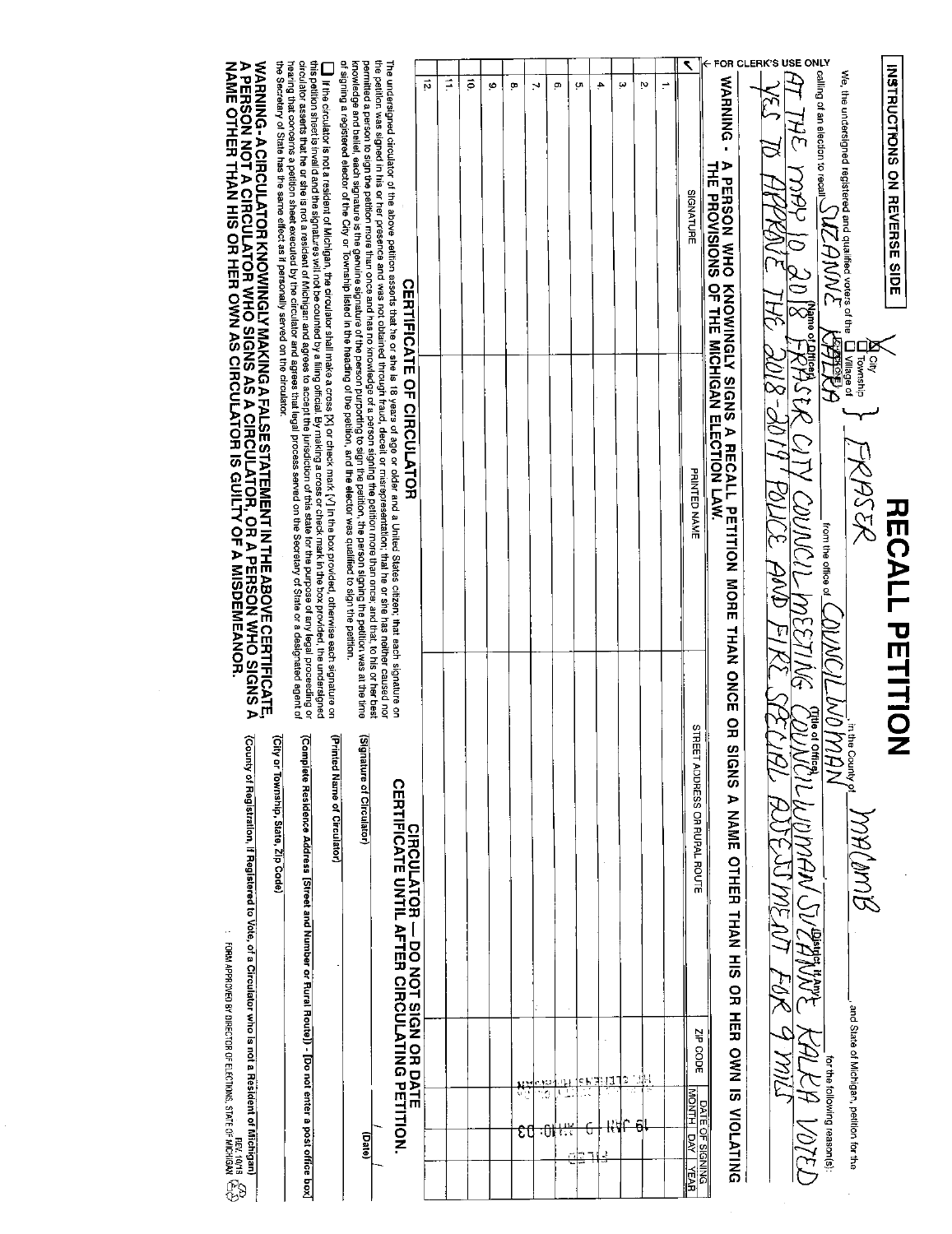| INSTRICTONS ON REVERSE SIDE                                                                                                                                                                                                                                                                                                                                                                               | <b>RUNLL AUTITION</b>                                                                                                                                                                                                                                                                                                                                                                       |                                                                                                |                                                         |
|-----------------------------------------------------------------------------------------------------------------------------------------------------------------------------------------------------------------------------------------------------------------------------------------------------------------------------------------------------------------------------------------------------------|---------------------------------------------------------------------------------------------------------------------------------------------------------------------------------------------------------------------------------------------------------------------------------------------------------------------------------------------------------------------------------------------|------------------------------------------------------------------------------------------------|---------------------------------------------------------|
| We, the undersigned registered and qualified voters of the $\overline{\Box}$ Village of $\overline{\Box}$                                                                                                                                                                                                                                                                                                 | ठ<br>ङ<br><b>FRAJSR</b>                                                                                                                                                                                                                                                                                                                                                                     | ゴキロロ<br>p Auno<br>MACOMB                                                                       | , and State of Michigan, petition for the               |
|                                                                                                                                                                                                                                                                                                                                                                                                           | from the office of<br><b>JANN</b>                                                                                                                                                                                                                                                                                                                                                           | 方<br><br>Z                                                                                     | for the following reason(s):                            |
| $\frac{2}{8}$ caling of an election to recall $\frac{ O_1 Q_1Q_2 }{\frac{1}{2}}$<br>$\frac{1}{2}$ $\frac{1}{2}$ $\frac{1}{2}$ $\frac{1}{2}$ $\frac{1}{2}$ $\frac{1}{2}$ $\frac{1}{2}$ $\frac{1}{2}$ $\frac{1}{2}$ $\frac{1}{2}$ $\frac{1}{2}$ $\frac{1}{2}$ $\frac{1}{2}$ $\frac{1}{2}$ $\frac{1}{2}$ $\frac$<br>$\bigvee_{\text{supp} \text{ to } \text{empty}} \overline{\mathcal{G} \mid \mathcal{O}}$ | えどみ<br>ASK LITY COUNCIL MEET                                                                                                                                                                                                                                                                                                                                                                | the of Offic<br>全<br>おれ COUNPIL PAA MICHAZL                                                    |                                                         |
|                                                                                                                                                                                                                                                                                                                                                                                                           |                                                                                                                                                                                                                                                                                                                                                                                             | <u>AND FIKE SPECIAL ASTESTMENT</u>                                                             |                                                         |
|                                                                                                                                                                                                                                                                                                                                                                                                           |                                                                                                                                                                                                                                                                                                                                                                                             |                                                                                                |                                                         |
|                                                                                                                                                                                                                                                                                                                                                                                                           | A PERSON WHO KNOWINGLY SIGNS A RECALL PETITION MORE THAN ONCE OR SIC<br>THE PROVISIONS OF THE MICHIGAN ELECTION LAW.                                                                                                                                                                                                                                                                        | GNS A NAME OTHER THAN HIS OR HER OWN IS VIOLATING                                              |                                                         |
| ۲<br><b>SIGNATURE</b>                                                                                                                                                                                                                                                                                                                                                                                     | PRINTED NAME                                                                                                                                                                                                                                                                                                                                                                                | <b>STREET</b><br><b>ADDRESS OR RUPAL ROUTE</b>                                                 | ZIP CODE<br><b>MONTH DAY</b><br>DATE OF SIGNING<br>∕∉АR |
| ÷                                                                                                                                                                                                                                                                                                                                                                                                         |                                                                                                                                                                                                                                                                                                                                                                                             |                                                                                                |                                                         |
| Ņ                                                                                                                                                                                                                                                                                                                                                                                                         |                                                                                                                                                                                                                                                                                                                                                                                             |                                                                                                |                                                         |
| ω                                                                                                                                                                                                                                                                                                                                                                                                         |                                                                                                                                                                                                                                                                                                                                                                                             |                                                                                                |                                                         |
| 4.                                                                                                                                                                                                                                                                                                                                                                                                        |                                                                                                                                                                                                                                                                                                                                                                                             |                                                                                                |                                                         |
| O,                                                                                                                                                                                                                                                                                                                                                                                                        |                                                                                                                                                                                                                                                                                                                                                                                             |                                                                                                | त्र                                                     |
| ç,                                                                                                                                                                                                                                                                                                                                                                                                        |                                                                                                                                                                                                                                                                                                                                                                                             |                                                                                                | Ю                                                       |
| N                                                                                                                                                                                                                                                                                                                                                                                                         |                                                                                                                                                                                                                                                                                                                                                                                             |                                                                                                | 빈의<br>J                                                 |
| ço                                                                                                                                                                                                                                                                                                                                                                                                        |                                                                                                                                                                                                                                                                                                                                                                                             |                                                                                                | ΥR<br>Œ                                                 |
| ω                                                                                                                                                                                                                                                                                                                                                                                                         |                                                                                                                                                                                                                                                                                                                                                                                             |                                                                                                | نڊ<br>بر<br>-ता                                         |
| ਡ                                                                                                                                                                                                                                                                                                                                                                                                         |                                                                                                                                                                                                                                                                                                                                                                                             |                                                                                                | gO                                                      |
| Ë,                                                                                                                                                                                                                                                                                                                                                                                                        |                                                                                                                                                                                                                                                                                                                                                                                             |                                                                                                | प्राप्                                                  |
| ,                                                                                                                                                                                                                                                                                                                                                                                                         |                                                                                                                                                                                                                                                                                                                                                                                             |                                                                                                |                                                         |
|                                                                                                                                                                                                                                                                                                                                                                                                           | the petition was signed in his or her presence and was not obtained through fraud, decelt or misrepresentation; that he or she has neither caused not<br>The undersigned circulator of the above petition asserts that he or she is 19 years of age or older and a United States citizen; that eech signature on<br><b>CERTIFICATE OF CIRCULATOR</b>                                        | <b>CERTIFICATE UNTIL AFTER CIRCULATING PETITION</b><br><b>CIRCITATOR - DO XOT SIGN OR DATE</b> |                                                         |
|                                                                                                                                                                                                                                                                                                                                                                                                           | criter and bettilen and heliging the person signifies of the person purportions of the operation of the person signifies was at the person signing the person signing the person signing the person signing the person signing<br>permitted a person to sign the petition more than once and has no knowledge of a person signing the petition more than once; and that, to his or her best | (Signature of Circulator)                                                                      | (eac)                                                   |

knowledge and belief, each signature is the genuine stgnature of the person purporting to sign the person is medical settion with the peritority of the perform with the person sign the perform of the state of the City of T

 $\Box$  If the driculator is not a resident of Michigan, the dirculator shall make a cross [X] or check mark [Y] in the box provided, otherwise each signature on this perlition sheeft is invalid and the signatures will not b

WARNING-A CIRCULATOR KNOWINGLY MAKING A FALSE STATEMENT IN THE ABOVE CERTIFICATE,<br>A PERSON NOT A CIRCULATOR WHO SIGNS AS A CIRCULATOR, OR A PERSON WHO SIGNS A<br>NAME OTHER THAN HIS OR HER OWN AS CIRCULATOR IS GUILTY OF A MIS

-d

(Printed Name of Circulator)

(Complete Residence Address [Street and Number or Rural Route]) - [Do not enter a post office box]

(City or Township, State, Zip Code)

(County of Registration, if Registered to Vote, of a Circulator who is not a Resident of Michigan)

 $\ddot{\phantom{0}}$ 

TORIA APPROVED BY DIRECTOR OF ELECTIONS, STATE OF MICHIGAN  $\widetilde{G}_{\rm Q}^2$ <br>Form approved by direction of Elections, State of Michigan  $\widetilde{G}_{\rm Q}^2$